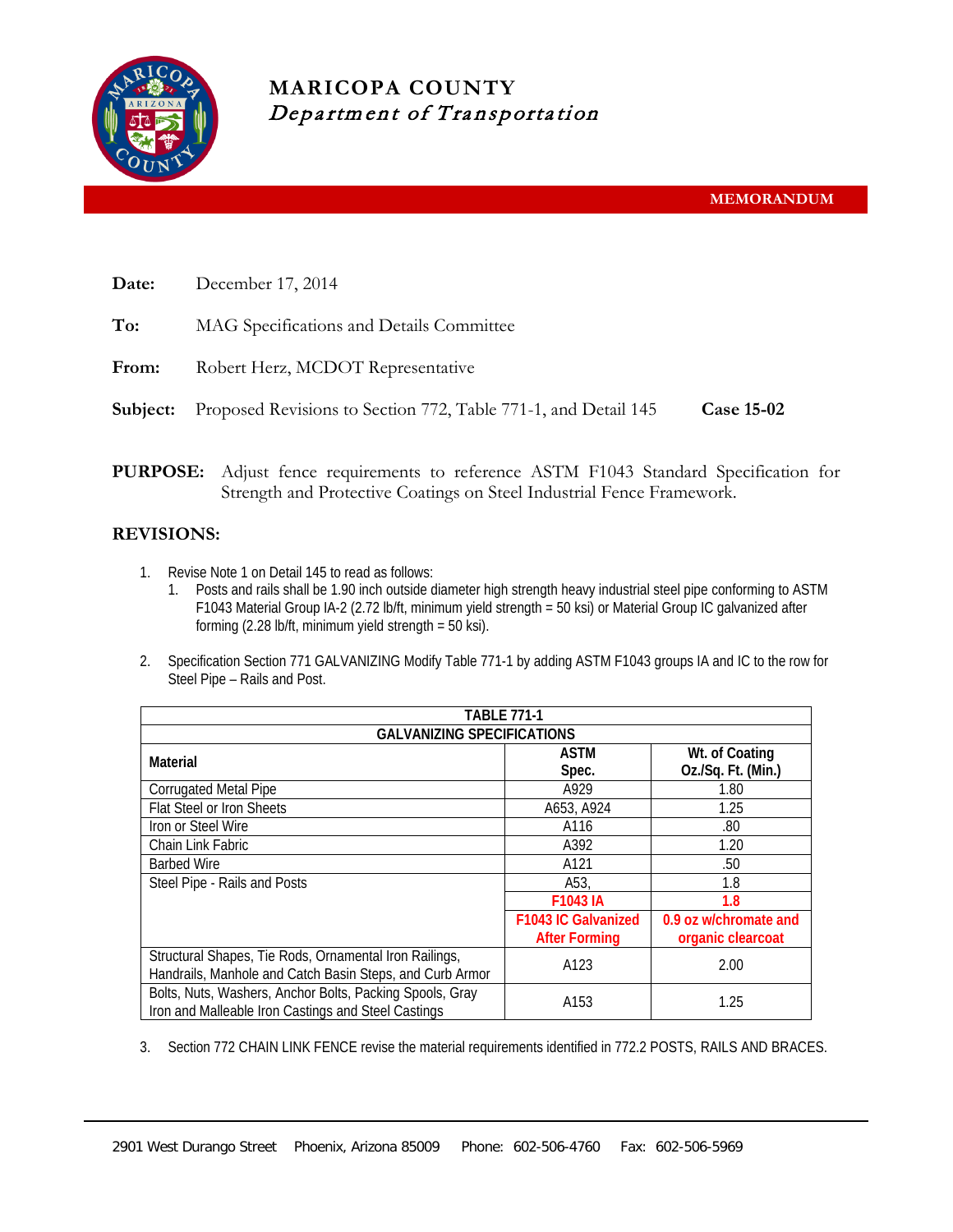## **CHAIN LINK FENCE**

#### **772.1 GENERAL:**

All material shall be new and, upon request, the Contractor shall furnish to the Contracting Agency, a certification of inspection stating that the materials have been manufactured, sampled, tested and inspected so as to meet the requirements for its type as specified below.

#### **772.2 POSTS, RAILS AND BRACES:**

Posts, rails and braces shall be constructed of pipe in conformance with types A, B or C below. Unless specifically designated by type in the plans or specifications, the Contractor may utilize any of the three types. The posts and rails in this section will cover fencing up to 12 feet in height with post spacing not to exceed 10 feet. The nominal outside dimensions and minimum weights shall be in accordance with Table 772-1. The manufacturer or his representative shall legibly mark each length of pipe by rolling, stamping or stenciling to identify the product by product name, ASTM standard, etc. and the country of manufacture.

**Type A:** Pipe sShall be manufactured in conformance to ASTM F1043 IA-2 black steel pipe, welded or seamless, hot-dipped zinc coated, manufactured in conformance to ASTM F1083, plain end, standard weight (schedule 40). The hot-dipped zinc coating (galvanized) shall be applied both inside and outside with not less than 1.8 ozs. per square foot  $\pm$  0.1 ozs.

**Type B:** Shall be manufactured in conformance to ASTM F1043 IC Galvanized After Forming. Steel used in the manufacturing of the pipe shall be hot-rolled strip steel in compliance with ASTM A1011 having a minimum yield strength of 50,000 psi. The pipe will be manufactured by electric welded cold-formed process per ASTM A500. The exterior surface will be triple coated and the interior surface single coated per ASTM F1043. The triple coated external surface shall be hot-dipped zinc coated (galvanized) having a weight of not less than 1.0 ozs. per square foot  $\pm 0.1$  ozs., followed by a chromate conversion coating, having a weight not less than 1.05 micro ounces per square foot $\pm 0.353$  micro ounces (30 micrograms per square inch  $\pm 15$ micrograms) and an acrylic coating having a thickness of 0.0005 inches  $\pm$  0.0002 inches. The internal surface shall be coated with a zinc base paint having a 90% zinc powder loading and having a minimum thickness of 0.0005 inches.

**Type C:** Shall be manufactured in conformance to ASTM F1043 IC Galvanized Before Forming. Steel used in the manufacturing of the pipe shall be strip steel in compliance with ASTM A653 Grade D having a minimum yield strength of 50,000 psi. Both sides of the strip shall be hot-dipped zinc coated (galvanized) per ASTM A653 and A-924 having the weight of not less than 1.0 oz. per square inch  $\pm$  0.1 oz. The zinc coating will form the first coat of a triple coated external surface and the final coat of the interior surface. The pipe will be manufactured by electric welded cold formed process per ASTM A789. After manufacturing, the final two external coatings shall be a chromate conversion having a weight of not less than 1.05 micro ounces per square inch  $\pm$ 0.353 micro ounces and an acrylic coating having a thickness of 0.0005 inches  $\pm$  0.0002 inches.

#### **772.3 CHAIN LINK FABRIC:**

Chain link fabric shall conform to the requirements of ASTM A392 (Zinc-Coated) or ASTM A491(Aluminum-Coated). The coating process must leave the fabric completely free of barbs, icicles, or other projections which might be hazardous. The wire used in the manufacture of the fabric shall be 11 gage for all fence 60 inches or less in height and shall be 9 gage for all fence over 60 inches in height unless otherwise specified.

All chain link fabric shall be woven into approximately 2 inch mesh. Fabric less than 60 inches wide shall have knuckled finish on the top edge, and twisted and barbed finish on the bottom edge. Fabric 60 inches or reater in width shall have twisted and barbed finish on both edges. Barbing shall be done by cutting the wire on the bias.

#### **772.4 TENSION WIRES AND FABRIC TIES:**

Tension wires shall be at least 7 gage galvanized coil spring steel wire per ASTM A824. Ties used to fasten the fabric to posts, rails, and gate frames shall be not smaller than 11 gage galvanized steel, 6 gage aluminum wire, or approved non-corrosive metal bands.

Tension bars used in fastening fabric to end and corner posts and gate frames shall be galvanized high carbon steel bars not smaller than 3/16 inch x 3/4 inch.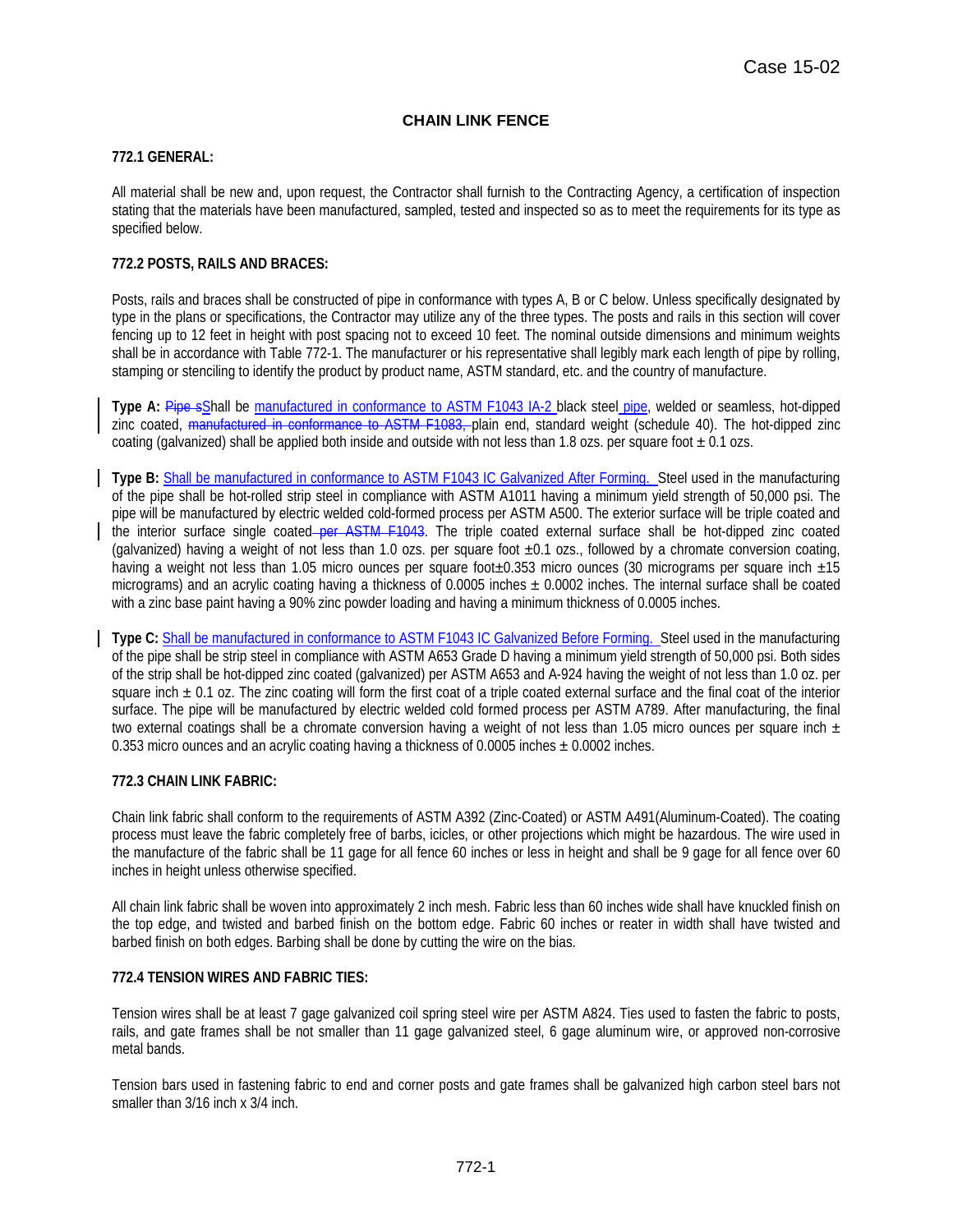| <b>TABLE 772-1</b>                                                                                                                      |                                               |                                 |                                               |                                                                  |         |  |  |  |  |
|-----------------------------------------------------------------------------------------------------------------------------------------|-----------------------------------------------|---------------------------------|-----------------------------------------------|------------------------------------------------------------------|---------|--|--|--|--|
| <b>FENCE MEMBER SIZES &amp; WEIGHTS</b>                                                                                                 |                                               |                                 |                                               |                                                                  |         |  |  |  |  |
| <b>USE</b>                                                                                                                              | <b>FENCE</b><br><b>HEIGHT</b><br>(Feet)       | <b>NPS</b><br><b>DESIGNATOR</b> | <b>OUTSIDE</b><br><b>DIAMETER</b><br>(Inches) | <b>WEIGHT</b><br>(Lb/Lf Minimum)<br><b>TYPE A</b><br><b>TYPE</b> |         |  |  |  |  |
|                                                                                                                                         |                                               |                                 |                                               | Schedule 40                                                      | B and C |  |  |  |  |
| <b>FENCE POSTS</b>                                                                                                                      |                                               |                                 |                                               |                                                                  |         |  |  |  |  |
|                                                                                                                                         | Less than 6                                   | $\overline{2}$                  | 2.375                                         | 3.65                                                             | 3.12    |  |  |  |  |
| End, corner, slope, pull and strain posts                                                                                               | 6 and over<br>but<br>less than 9              | 21/2                            | 2.875                                         | 5.79                                                             | 4.64    |  |  |  |  |
|                                                                                                                                         | $\overline{9}$ and over<br>but<br>not over 12 | 31/2                            | 4.000                                         | 9.11                                                             | 6.56    |  |  |  |  |
|                                                                                                                                         | less than 6                                   | 11/2                            | 1.900                                         | 2.72                                                             | 2.28    |  |  |  |  |
| Line posts                                                                                                                              | 6 and over<br>but<br>less than 9              | $\overline{2}$                  | 2.375                                         | 3.65                                                             | 3.12    |  |  |  |  |
|                                                                                                                                         | 9 and over<br>but<br>not over 12              | 21/2                            | 2.875                                         | 5.79                                                             | 4.64    |  |  |  |  |
| <b>GATE POSTS</b>                                                                                                                       |                                               |                                 |                                               |                                                                  |         |  |  |  |  |
| Single swing gates 6 feet or less in                                                                                                    | less than 6                                   | $\overline{2}$                  | 2.375                                         | 3.65                                                             | 3.12    |  |  |  |  |
| width or double swing gates 12 feet or<br>less                                                                                          | 6 and over<br>but<br>not over 12              | 31/2                            | 4.000                                         | 9.11                                                             | 6.56    |  |  |  |  |
| Single swing gates over 6 feet but not<br>over 13 feet in width or double swing<br>gates over 12 feet but not over 26 feet<br>in width  |                                               | 31/2                            | 4.000                                         | 9.11                                                             | 6.56    |  |  |  |  |
| Single swing gates over 13 feet but not<br>over 18 feet in width of double swing<br>gates over 26 feet but not over 36 feet<br>in width |                                               | 6                               | 6.625                                         | 18.97                                                            |         |  |  |  |  |
| Single swing gates over 18 feet in width<br>or double swing gates over 36 feet in<br>width                                              |                                               | 8                               | 8.625                                         | 28.55                                                            |         |  |  |  |  |
| <b>OTHER MEMBERS</b>                                                                                                                    |                                               |                                 |                                               |                                                                  |         |  |  |  |  |
| Top rail and braces                                                                                                                     |                                               | 11/4                            | 1.666                                         | 2.27                                                             | 1.84    |  |  |  |  |
| Frame for gates                                                                                                                         |                                               | 11/2                            | 1.900                                         | 2.72                                                             | 2.28    |  |  |  |  |
| Stiffners for gates                                                                                                                     |                                               | 11/4                            | 1.666                                         | 2.27                                                             | 1.84    |  |  |  |  |

Notes to Table 772-1:

• All unit weights shall be subject to the standard mill tolerance of  $\pm 5$  percent.

- Posts shall be fitted with tops designed so as to fit securely over the posts and carry a top rail where specified. They shall have a total length of not less than the depth of the concrete footings, as specified, plus the length required above ground. Where no top rail is required, pipe posts shall be fitted with suitable caps.
- Top rail shall be furnished in random lengths of approximately 20 feet where required.